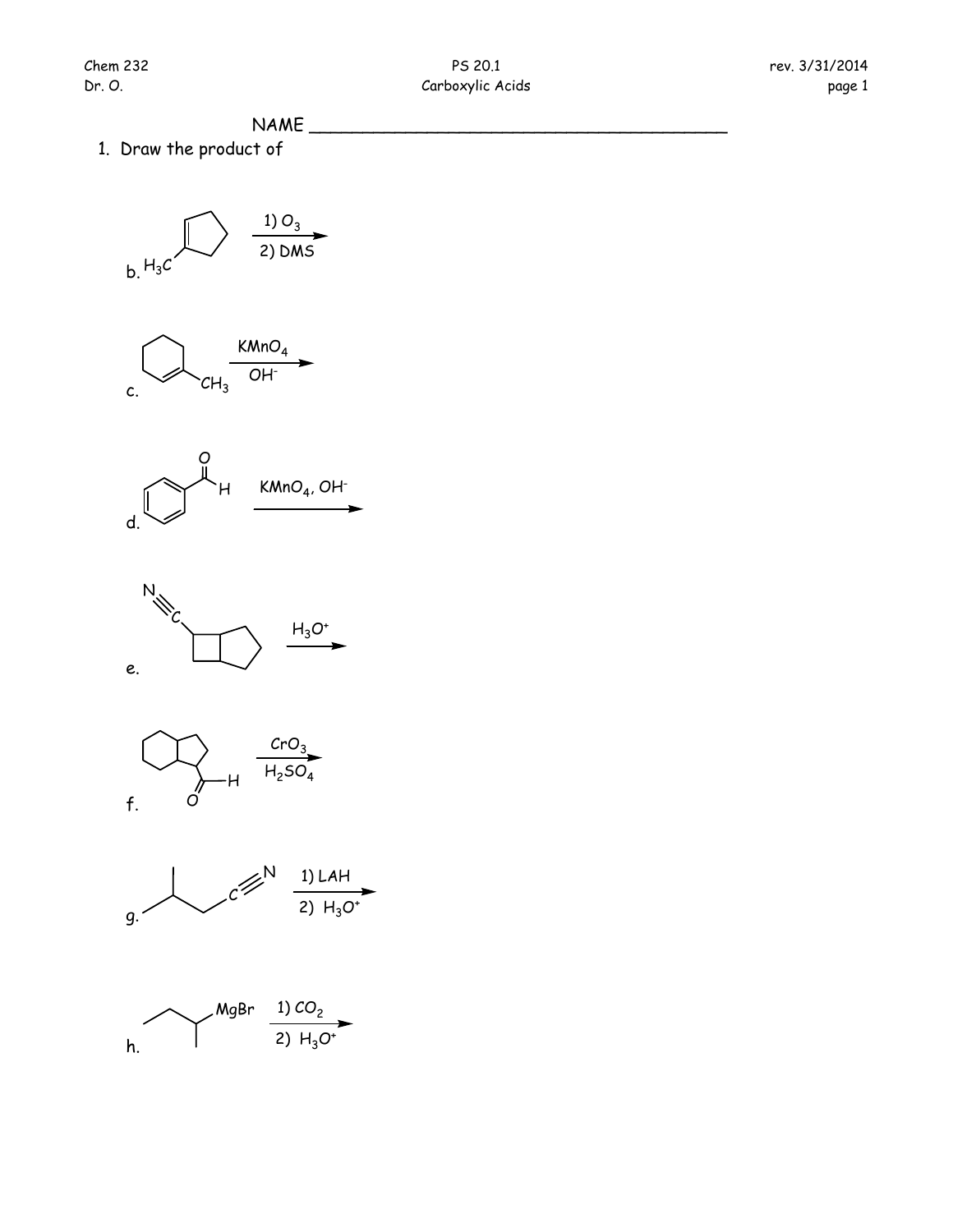





2. Draw the hydrate intermediate and final product:

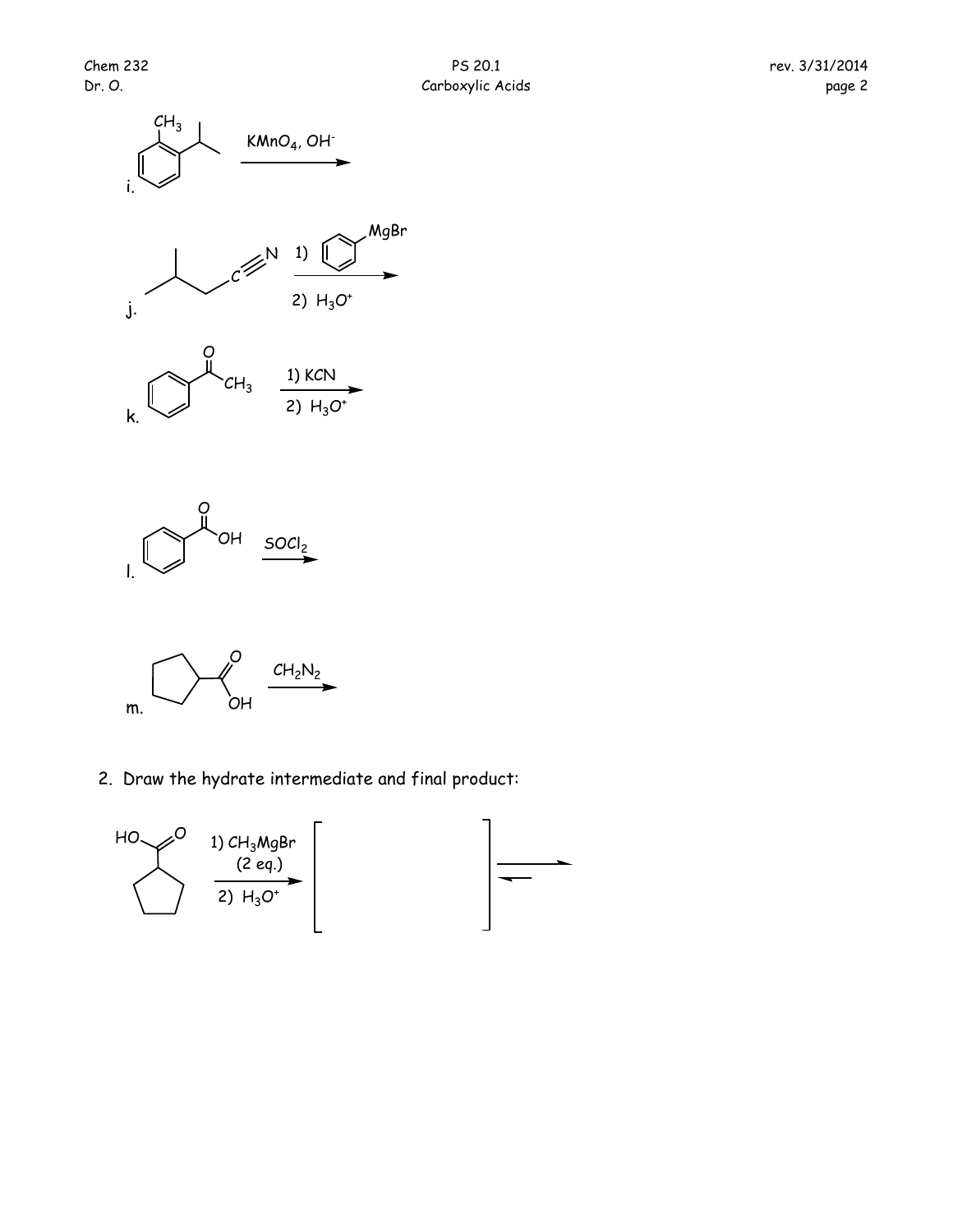3. Conversion of acid chlorides into other acid derivatives. Draw the product:



4. Draw the mechanism for Fischer esterification:

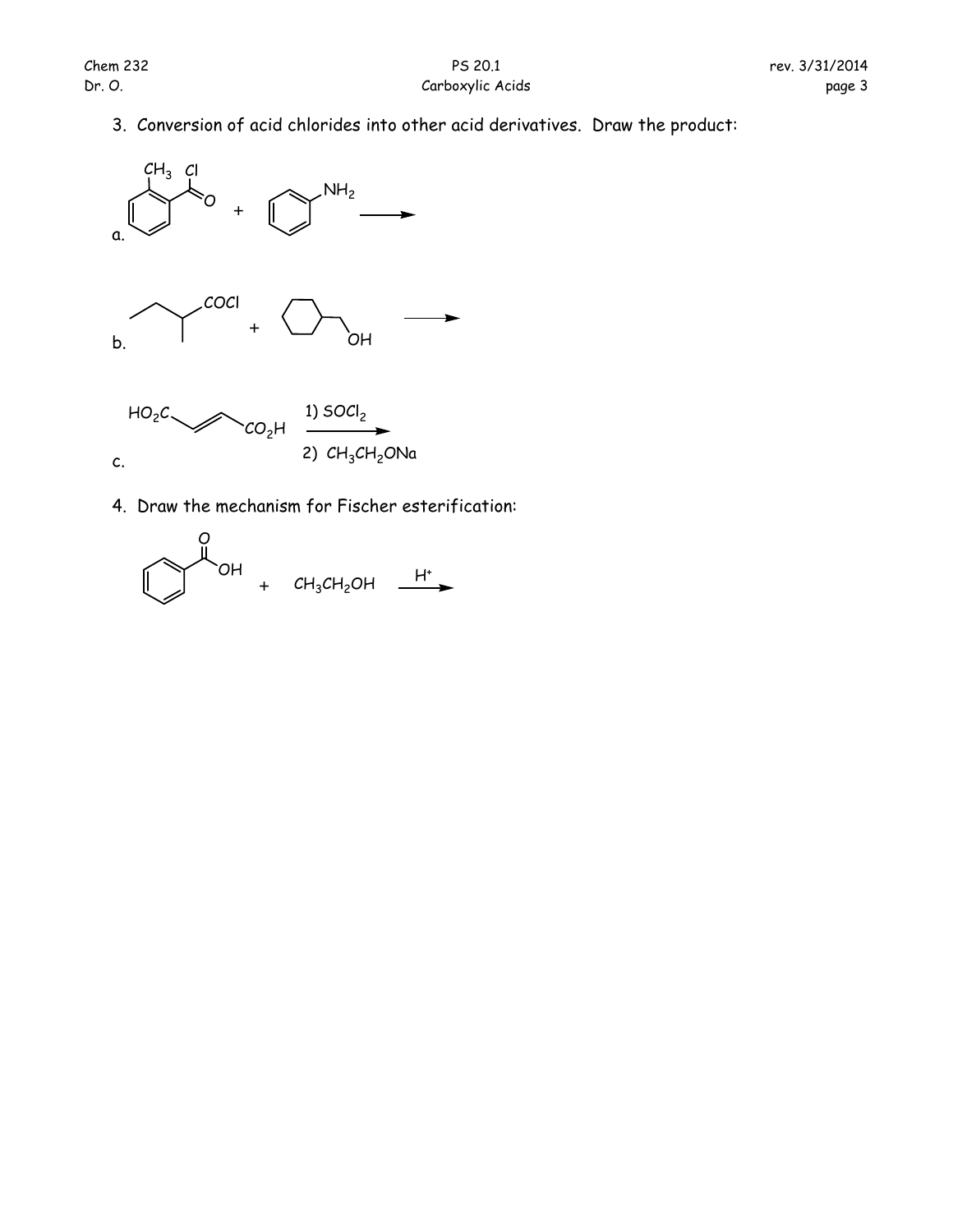5. Draw the mechanism for the formation of the lactone shown below:



6. Draw the mechanism for saponification: